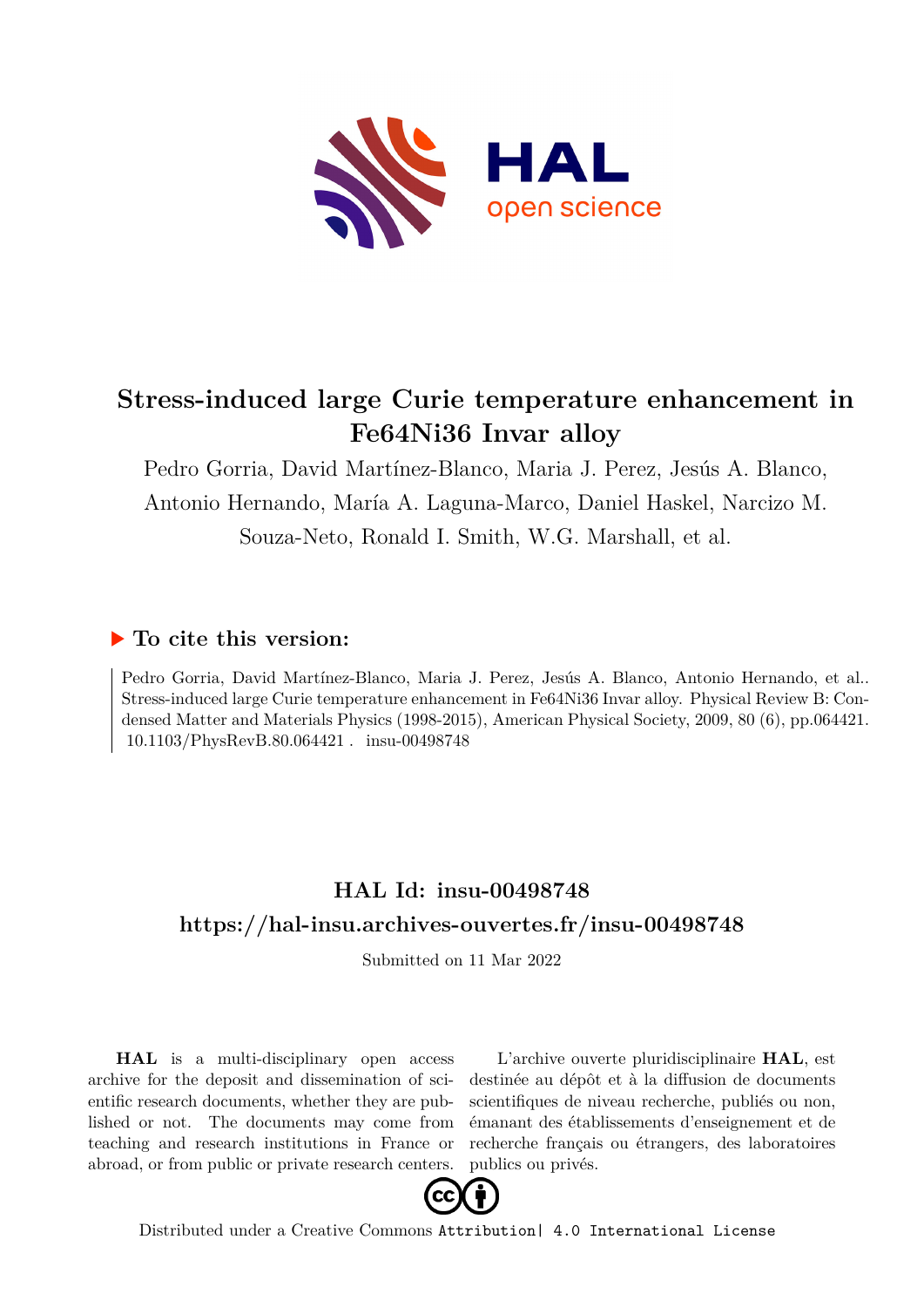### **Stress-induced large Curie temperature enhancement in Fe<sub>64</sub>Ni<sub>36</sub> Invar alloy**

Pedro Gorria, David Martínez-Blanco, María J. Pérez, and Jesús A. Blanco *Departamento de Física, Universidad de Oviedo, Calvo Sotelo, s/n, 33007 Oviedo, Spain*

Antonio Hernando

*Instituto de Magnetismo Aplicado, UCM-ADIF-CSIC, P.O. Box 155, Las Rozas, 28230 Madrid, Spain*

María A. Laguna-Marco, Daniel Haskel, and N. Souza-Neto *Advanced Photon Source, Argonne National Laboratory, Argonne, Illinois 60439, USA*

Ronald I. Smith and William G. Marshall *ISIS Facility, RAL, Chilton, Didcot, Oxon OX11 0QX, United Kingdom*

Gaston Garbarino and Mohamed Mezouar

*European Synchrotron Radiation Facility (ESRF), BP 220, 6 rue Jules Horowitz, 38043 Grenoble Cedex, France*

Alejandro Fernández-Martínez

*LGIT, Université Grenoble and CNRS, M. Geosciences, BP 53, 38041 Grenoble, France and Institut Laue-Langevin, BP 156, 6 rue Jules Horowitz, 38042 Grenoble, France*

Jesús Chaboy

*Instituto de Ciencia de Materiales de Aragón, CSIC–Universidad de Zaragoza, 50009 Zaragoza, Spain*

L. Fernandez Barquín *CITIMAC, Facultad de Ciencias, Universidad de Cantabria, 39005 Santander, Spain*

J. A. Rodriguez Castrillón, M. Moldovan, and J. I. García Alonso *Department of Physical and Analytical Chemistry, University of Oviedo, Julián Clavería 8, Oviedo 33006, Spain*

> Jianzhong Zhang and Anna Llobet *Lujan Center for Neutron Scattering, LANL, Los Alamos, New Mexico 87545, USA*

> > J. S. Jiang

*Materials Science Division, Argonne National Laboratory, Argonne, Illinois 60439, USA* (Received 23 July 2009; published 26 August 2009)

We have succeeded in increasing up to 150 K the Curie temperature in the  $Fe<sub>64</sub>Ni<sub>36</sub>$  invar alloy by means of a severe mechanical treatment followed by a heating up to 1073 K. The invar behavior is still present as revealed by the combination of magnetic measurements with neutron and x-ray techniques under extreme conditions, such as high temperature and high pressure. The proposed explanation is based in a selective induced microstrain around the Fe atoms, which causes a slight increase in the Fe-Fe interatomic distances, thus reinforcing ferromagnetic interactions due to the strong magnetoelastic coupling in these invar compounds.

DOI: [10.1103/PhysRevB.80.064421](http://dx.doi.org/10.1103/PhysRevB.80.064421)

PACS number(s): 75.50.Bb, 75.30.Kz

#### **I. INTRODUCTION**

It has been widely recognized that magnetism and structure are strongly interconnected.<sup>1</sup> In fact, it is well known that upon a marginal increase of the crystalline lattice parameter the magnetic exchange coupling is enhanced and probably the ferromagnetism is stabilized.<sup>2,3</sup> Recently we have succeeded in synthesizing metastable FeCu alloys where at high temperatures the existence of  $\gamma$ -Fe precipitates, already proposed by Hernando *et al.* in the 90s,<sup>4,5</sup> seems to be responsible for the appearance of ferromagnetism upon a small increase of the lattice constant that causes thermally induced low-spin (LS) to high-spin (HS) transitions.<sup>3,6–8</sup> On the other

hand, the origin of the Invar effect, whereby these materials exhibit a low or near zero thermal expansion (LTE) coefficients below the magnetic ordering temperature has remained an issue of controversial debate for a long time. $9-15$  A microscopic explanation of the Invar effect in iron-nickel alloys has been given considering that the magnetic structure is characterized by a continuous transition from the ferromagnetic state at high volumes to a disordered noncollinear arrangement at low volumes.10

In simple words, there must be a negative contribution to the thermal expansion, which is related to the magnetic ordering, and which cancels out the ever-present positive contribution coming from the anharmonicity of the lattice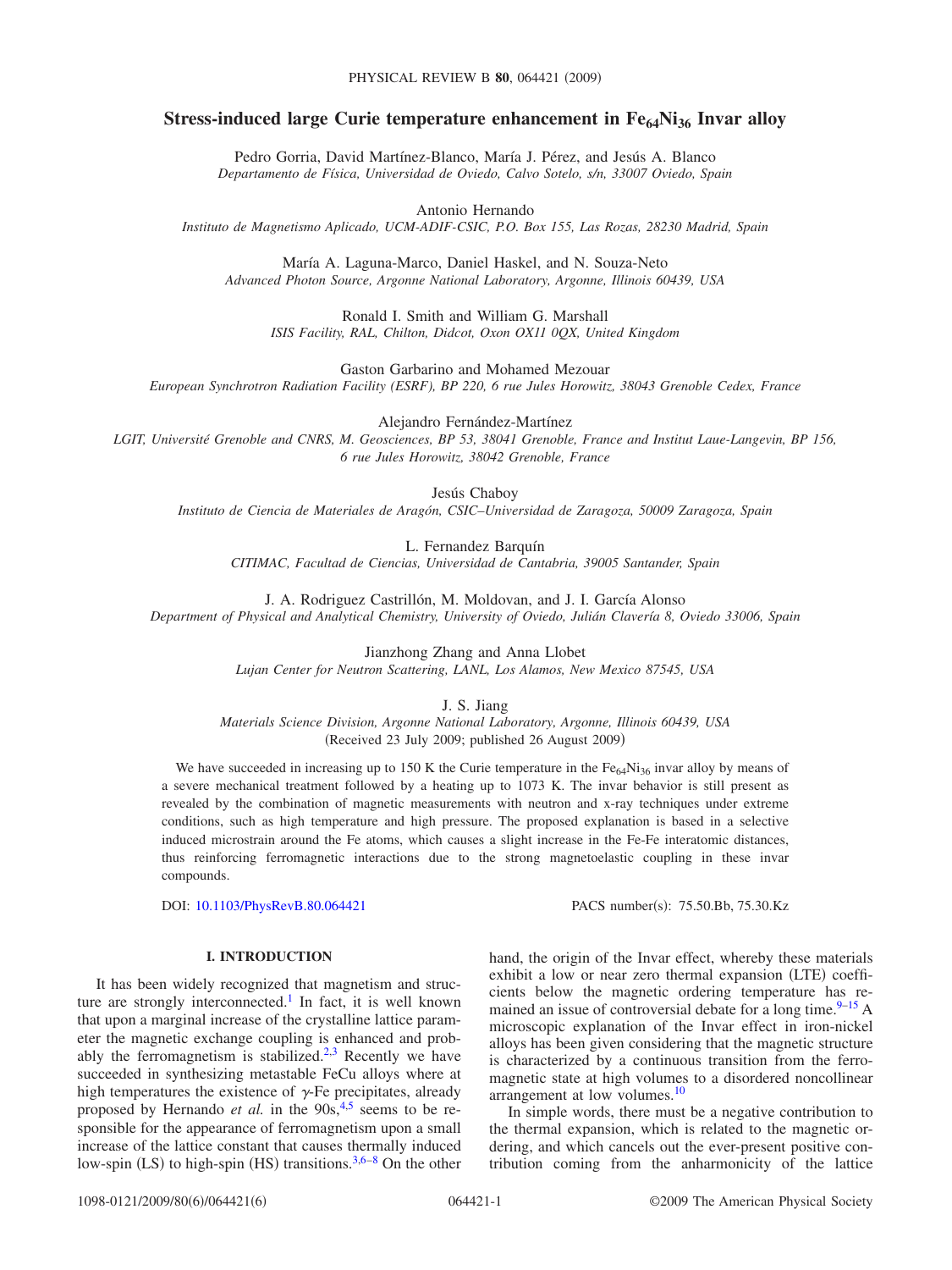vibrations.3,16 Therefore, this effective temperature invariant thermal expansion can be exploited in a number of technological applications such as precision measurements for standards, large size cryogenic liquid containers, etc.<sup>15,17</sup> Furthermore, the Invar effect is not limited to being a property of only Fe-Ni alloys, but it is also found in many other crystalline three dimensional (3D) systems such as Fe-Pt, Pd<sub>3</sub>Fe, Fe<sub>3</sub>C, or Fe-Cu,<sup>18-22</sup> amorphous Fe alloys,<sup>23-25</sup> as well as intermetallic systems such as R-Fe  $(R=Rare Earth).^{26,27}$ Hence, these alloys can be structurally ordered or disordered, ferromagnetic or antiferromagnetic. However, the thermal expansion coefficient is not the only physical property showing this anomalous Invar fingerprint; $3,9,18,28$  other physical properties (atomic volume, magnetic moment, bulk modulus or  $T_C$ ) measured as a function of magnetic field, temperature or pressure also show striking behaviors.<sup>29–32</sup> It has been observed the interdependence of the latter two variables in Ni-rich Fe-Ni compositions, where LS noncollinear magnetic ordering can be induced under pressure, giving rise to invar behavior.33

In a previous work, we shown that the magnitude of the Curie temperature,  $T_c$ , of an standard commercial  $Fe_{64}Ni_{36}$ powder sample can be increased in  $\Delta T_C \sim 70$  K, by means of a severe mechanical processing, using a high-energy ball mill, followed by a heating up to 1073 K, while the invar character is maintained and its temperature range enlarged as well.<sup>34</sup> Previously, Dumpich *et al.*<sup>35</sup> already observed in "asprepared"  $Fe<sub>65</sub>Ni<sub>35</sub>$  evaporated thin films an increase in the  $T_c$  value of ca 200 K, accompanied by an enhancement of 20% in the saturation magnetization,  $M_s$ . However, both  $T_c$ and *Ms* drop down to the corresponding bulk values after annealing of the thin films. In spite of this, we will show that  $\Delta T_C$  can be increased up to  $\sim$ 150 K in Fe<sub>64</sub>Ni<sub>36</sub> invar material through the adequate variation of the milling conditions, being such enlarged value of  $T_c$  stable under subsequent heating-cooling procedures between RT and 1073 K.

We report here on a detailed study of the temperature and pressure dependencies of the crystalline lattice parameter, the magnetization and the x-ray magnetic circular dichroism in two  $Fe<sub>64</sub>Ni<sub>36</sub>$  powders, the starting commercial (Standard  $Fe_{64}Ni_{36}$ ) and the mechanical stressed (MS  $Fe_{64}Ni_{36}$ ) ones, showing such outstanding finding. The stress-induced microstructural changes must play a definite role on the magnetic properties of these alloys. Thus, Invar FeNi materials show the extraordinary feature of enhancing the ordering temperature when they are mechanically stressed via high-energy ball milling. These LTE materials have the potential to reduce (or even eliminate) the effects of strain on material components in systems subjected to large temperature variations.

#### **II. EXPERIMENTAL DETAILS**

The starting  $Fe_{64}Ni_{36}$  powder material was milled for 30 h in a high-energy planetary ball mill (Retsch PM/400) under controlled Ar atmosphere. The chemical composition of both standard and MS samples,  $Fe_{63.8(3)}$ Ni<sub>36.2(3)</sub> and and MS samples,  $Fe_{63.8(3)}Ni_{36.2(3)}$  and  $Fe_{63.4(2)}Ni_{36.6(2)}$ , respectively, was estimated by means of inductively coupled plasma mass spectroscopy using isotope analysis. This information is very important to rule out a change of stoichiometry in the MS sample. The magnetic measurements were carried out using Faraday, SQUID, and PPMS (with VSM option) magnetometers. The magnetization vs. temperature curves, M(T), were measured under two different values for the applied magnetic field, *H*=300 Oe and 6 kOe, in the temperature range between 4 K and 750 K. The magnetic field dependence of the magnetization, *MH* curves, were measured at 5 K and 300 K under applied magnetic fields up to *H*=90 kOe. Neutron powder diffraction patterns were collected every 60 s from the two samples, in two successive controlled heating-cooling cycles from RT to 1073 K and back to RT again at 5 K/min, on the POLARIS time-of-flight diffractometer (ISIS facility, U.K.). Data collected over the time-of-flight range  $\sim$  2000–19600  $\mu$ s in the backscattering detector bank,  $\langle 2\theta \rangle = 145^\circ$ , (corresponding to a *d*-spacing range of  $\sim$ 0.3 to 3.2 Å, which allowed more than 30 reflections from the fcc phase to be monitored) were analyzed by full-profile Rietveld refinement<sup>36</sup> using the FULLPROF suite package.37 The wide *d*-spacing range allowed us to determine lattice parameters of both samples with accuracy better than  $0.001$  Å. Neutron powder diffraction experiments under high pressure were performed on PEARL (Rutherford Appleton Laboratory, U.K.) and HIPPO (Lujan Center for Neutron Scattering, LANL, USA) time-offlight neutron diffractometers, in addition, x-ray diffraction (XRD) patterns under high pressure were collected on the beam line ID27 (ESRF, France). The x-ray magnetic circular dichroism (XMCD) experiments were separately performed in transmission geometry under high-pressure on the beam line 4ID-D-XOR at the Advanced Photon Source (ANL, USA).

#### **III. RESULTS AND DISCUSSION**

The diffraction patterns of both samples show the presence of reflections attributed, via a Rietveld refinement, to a single phase with a face-centered cubic (fcc) crystal structure (see Fig. 1). It is worthwhile to note that the lattice parameters,  $a$ , of the MS powders are systematically larger  $(0.1\%)$ than those of the standard powders at room temperature (RT). This fact has been already observed in the case of milled powders of several binary intermetallic compounds, and is attributed to different causes.<sup>38-40</sup> For the case reported here, it will be shown below that this increment of the lattice parameter at room temperature is due to the increase of the Curie temperature in an Invar material. Generally, in itinerant systems, expansion of the lattice parameter causes a decrease in the bandwidth, i.e., an increase in the density of states at the Fermi surface. As the result ferromagnetism becomes stable.

In Fig. 2, the  $M(T)$  curve for the standard Fe<sub>64</sub>Ni<sub>36</sub> alloy (red curve), measured under an applied magnetic field of  $H=6$  kOe, is depicted showing a ferromagnetic (FM) behavior. The estimated Curie temperature is around  $500 \pm 10$  K, in good agreement with earlier results in the literature.<sup>41</sup> The  $M(T)$  curve for the MS Fe<sub>64</sub>Ni<sub>36</sub> sample exhibits a large enhancement in the value of  $T_C$ , (up to  $650 \pm 10$  K). These findings can be understood on the basis of the magnetic coupling after milling between the MS crystals and the grain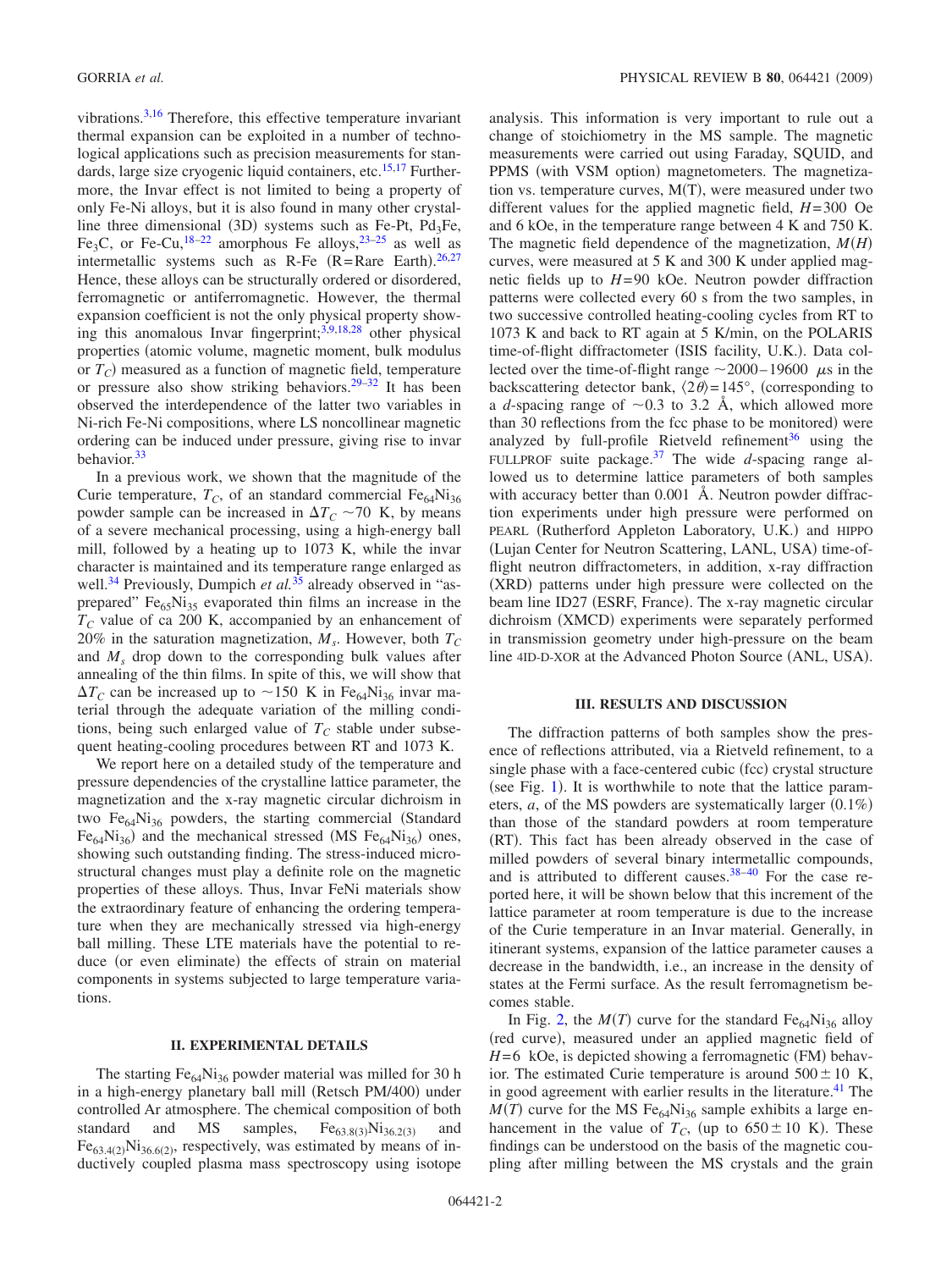

FIG. 1. (Color online) Fitted powder neutron diffraction patterns for standard (upper panel) and MS (lower panel)  $Fe<sub>64</sub>Ni<sub>36</sub>$  samples. Observed (+) and calculated (solid line) patterns; positions of the Bragg reflections are represented by vertical bars. The observedcalculated difference is displayed at the bottom of each panel. The inset is a magnification of the (111) reflection.

boundaries that can induce variations in the intrinsic properties such as Curie temperature and/or magnetic anisotropy.42,43 Further heating-cooling cycles overlap the  $M(T)$  curve of the treated sample even when the sample is measured again with time intervals of several years, indicating that the magnetic behavior of the milled powders is maintained and is reversible after a first heating up to 1073 K is done. Moreover, a Curie-Weiss behavior has been found,



FIG. 2. (Color online) Magnetization vs temperature for the standard (red solid circles) and MS (blue solid circles) Fe<sub>64</sub>Ni<sub>36</sub> samples measured under an applied magnetic field of 6 kOe. Note the increase in  $T_c$  from the standard sample to the MS one. Inset: Temperature dependence of the reciprocal magnetic susceptibility,  $\chi^{-1}$ , showing a Curie-Weiss behavior near  $T_c$ .  $\theta_p$  is the paramagnetic Curie temperature with values of 490 and 620 K for the standard and MS samples respectively.



FIG. 3. (Color online) Normalized magnetization vs reduced temperature for the standard (red solid circles) and MS (blue open squares) Fe<sub>64</sub>Ni<sub>36</sub> samples measured under an applied magnetic field of 300 Oe. The inset shows the  $M(H)$  curves measured at *T*=5 and 300 K.

for both alloys, in the temperature dependence of the reciprocal magnetic susceptibility near  $T_c$ . The paramagnetic Curie temperatures, are  $\theta_p \sim 490 \text{ K}$  and  $\sim 620 \text{ K}$ , for standard and MS samples, respectively.

It is worth noting that  $M(T)$  curves under low magnetic fields  $(H \approx 300 \text{ Oe})$  are quite different as it can be observed in Fig. 3, where the magnetization normalized to its value at  $T=5$  K vs the reduced temperature,  $T/T_c$ , is shown in order to better appreciate the different behaviors for both samples. Both curves exhibit almost overlapping trends for temperatures  $T < 0.4$   $T_C$  and  $T > T_C$ . However, the slope of the  $M(T)$ curve is much higher (more negative) for the MS sample in the immediacy of the Curie point, suggesting a sharper transition into the paramagnetic state. Moreover, we show the  $M(H)$  curves measured at  $T=5$  K and 300 K (see inset in Fig. 3), where a slightly lower magnetization (less than 10%) is observed in the MS sample at low temperature (see also Fig. 2) probably due to frustration of Fe magnetic moments at the disordered grain boundaries. $42,43$ 

The results plotted in Fig. 2 obviously suggest the need to carry out a detailed study of possible correlations between the crystal structures, the large increase in  $T_c$ , and the role played by magnetovolume effects. Specifically, it is of fundamental importance to determine whether this large enhancement of the Curie temperature also affects the thermal dependence of the expansion coefficient,  $\alpha_T$ . If the material is found to exhibit Invar behavior with low values for  $\alpha_T$  up to temperatures close to  $T_c$ , the temperature range for controlled thermal expansion will have been enlarged by more than 100 K, which would be of great interest for technological applications. It is a remarkable observation that for a non-Invar  $Fe<sub>50</sub>Ni<sub>50</sub>$  alloy (the magnetovolume coupling in this material is much less important than in the standard Invar  $Fe_{64}Ni_{36}$  one) the same physical treatment quoted above leads to a  $\Delta T_C$  of less than 20 K instead of the 150 K found for the Invar composition.

From the analysis of the neutron diffraction patterns, the fcc lattice parameters at 340 K are  $a=3.592(1)$  Å and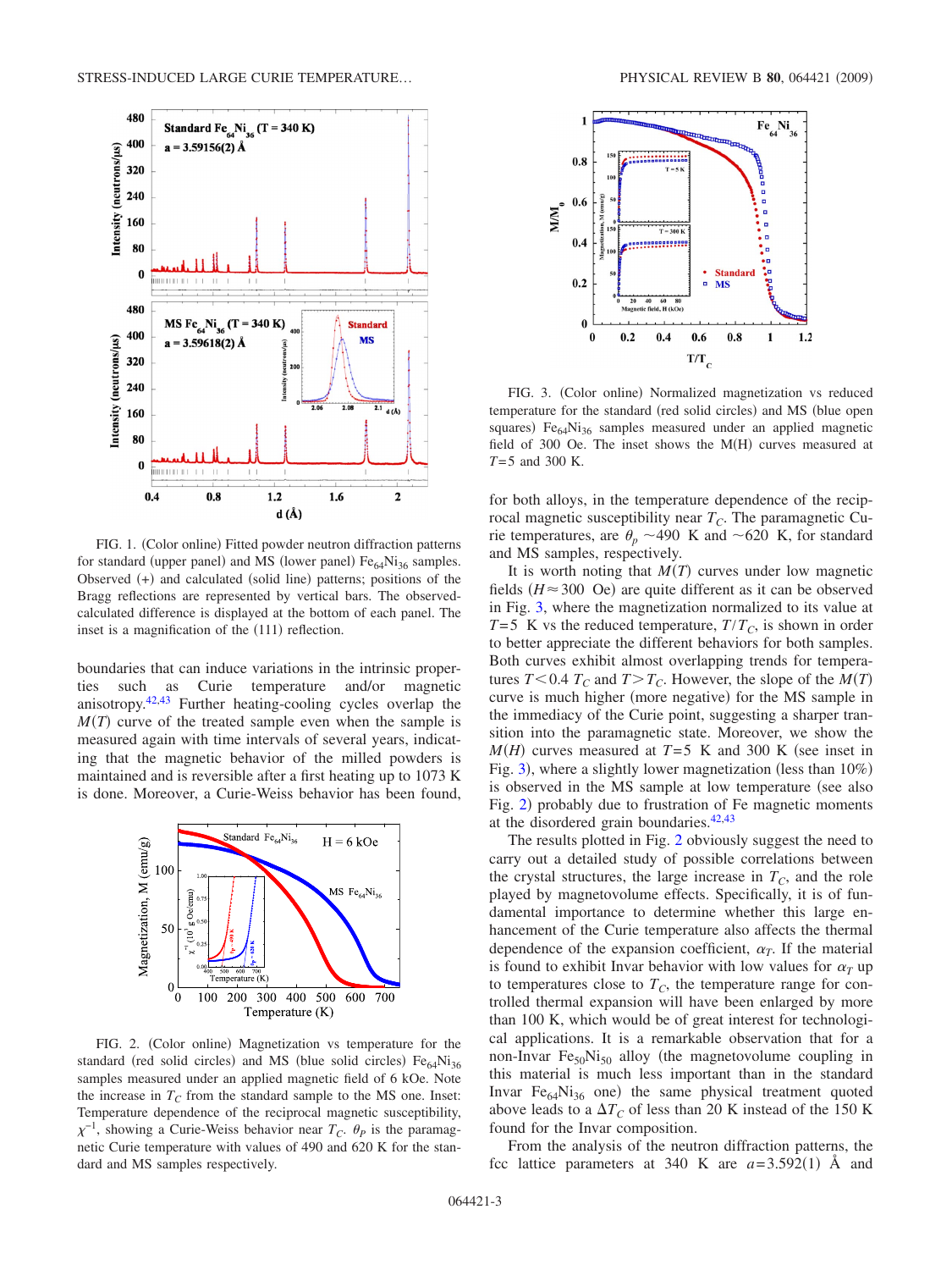

FIG. 4. (Color online) Temperature dependence of the fcc cubic lattice parameter, *a*, derived from time-of-flight powder neutron diffraction measurements, for standard (red solid circles) and MS (blue solid circles)  $Fe_{64}Ni_{36}$  samples. The inset shows the high temperature dependence of the lattice parameter for both samples.

 $3.596(1)$  Å respectively, in good agreement with x-ray diffraction results  $(3.59187(1)$  Å and  $3.59498(3)$  Å, respectively), indicating a relative volume increase of  $\Delta V/V \approx 0.3\%$ . It is important to note that the fcc structure remains unchanged over the whole temperature range of measurements for both samples,<sup>44</sup> although the lattice parameter value has increased (see above) and a slight peak broadening [see inset in Fig. 1, where the most intense reflection  $(111)$  is shown] is observed in the MS sample,<sup>34</sup> thus suggesting that internal microstrain is retained in the sample $36$ after the mechanical and heat treatments.

The temperature dependence of the lattice parameters (see Fig. 4) for the two  $Fe<sub>64</sub>Ni<sub>36</sub>$  materials (the standard and the MS samples) clearly shows the Invar character of both materials: above  $T_c$  the variation of the lattice parameter against temperature becomes linear, leading to a value for the thermal expansion coefficient,  $\alpha_T \approx (17 \pm 1) \times 10^{-6} \text{ K}^{-1}$ , typically expected for a normal metal. However, a drastic change of slope takes place below  $T_c$ , leading to a decrease in the value of  $\alpha_T$  below  $(3 \pm 1) \times 10^{-6}$  K<sup>-1</sup>. The 450–550 K region where the changes in slope are observed due to the occurrence of magnetic ordering, is much higher than  $\theta_p/2$ in these FeNi materials the Debye temperature is  $\theta_D \sim$ 370 K); i.e., the samples are well in the high temperature limit and zero point motion effects in thermal expansion coefficient are not important.

Two important differences between as received and treated samples can be immediately distinguished in Fig. 4: (i) the change of slope takes place, for the treated sample, at a temperature more than 100 K above that of the as received sample, thus confirming the correlation between the increase in the LTE temperature range and the raising of  $T_C$ ; and (ii) the lattice parameter grows 0.1% after milling and annealing, but only for temperatures below  $T_c$ . As can be observed the lattice parameters are practically identical for temperatures corresponding to the paramagnetic phase. This fact confirms that the increase in  $a$  observed below  $T_c$  after milling and heat treatment is a consequence of the enhancement of  $T_C$ .

In order to complete the characterization of the Invar behavior of these standard and MS samples, we, therefore, ex-



FIG. 5. (Color online) Pressure dependence of the lattice parameter for standard (red solid circles) and MS (blue solid squares)  $Fe<sub>64</sub>Ni<sub>36</sub>$  samples measured at room temperature. The solid lines correspond to a fit to a first-order Murnaghan equation of state for the mixture of the HS+LS states and the pure LS state. The HS +LS, LS, and NM regions are shaded in light blue, light green and orange colors (see text for more details).

amine the pressure dependence of the cell parameter and the Curie temperature. In particular, studies of magnetization under high pressure are far from common. It is well known that there are obvious difficulties in combining the requirements of high-pressure technology and classical magnetometry.30,32,45

In Fig. 5, we compare the pressure dependence of the cell parameter for fcc standard and MS samples at RT, showing a change of slope around 3.9 GPa (in good agreement with other recent works $33,46,47$  and 7.6 GPa, respectively. The fcc lattice remains stable without any crystalline structural transformation over the whole pressure range up to 10 GPa. The dependencies of the cell parameter of both samples converge around 8 GPa and exhibit a similar pressure dependence above this pressure, while they clearly diverge below 8 GPa indicating that the standard and the MS samples have a different HS+LS ground state. In fact, these dependencies have been well fitted to a first-order Murnaghan equation of state<sup>48</sup> considering the values of the Bulk modulus, *B*, as a fitting parameter and that of  $\frac{dB}{dP}$  has been set to the value of 1.42 and 3.6 for the HS+LS and LS states, respectively, obtained from ultrasonic measurements.29 The best refinement leads to the values of *B* around 113 GPa and 127 GPa for standard and MS samples, respectively, at RT and atmospheric pressure, i.e., the compressibility of the standard sample is larger than that of the MS one. This fact could be understood taking into account that (i) the mechanically stressed sample is probably filled with dislocations and defects after milling that interfere so strongly with each other that the compressibility is found to drop significantly; and (ii) the HS+LS states of both materials could be different by the effects of irreversible strain induced during the milling process performed at room temperature, which is below the Curie temperature of the  $Fe<sub>64</sub>Ni<sub>36</sub>$  standard Invar alloy.

Figure 6 displays the pressure dependence of the peak-topeak XMCD magnitude for standard and MS samples measured at the Fe *K*-edge and collected at RT. The XMCD spectra of the standard sample are similar to those measured in the FeNi alloys. $49$  The lower XMCD signal for the stan-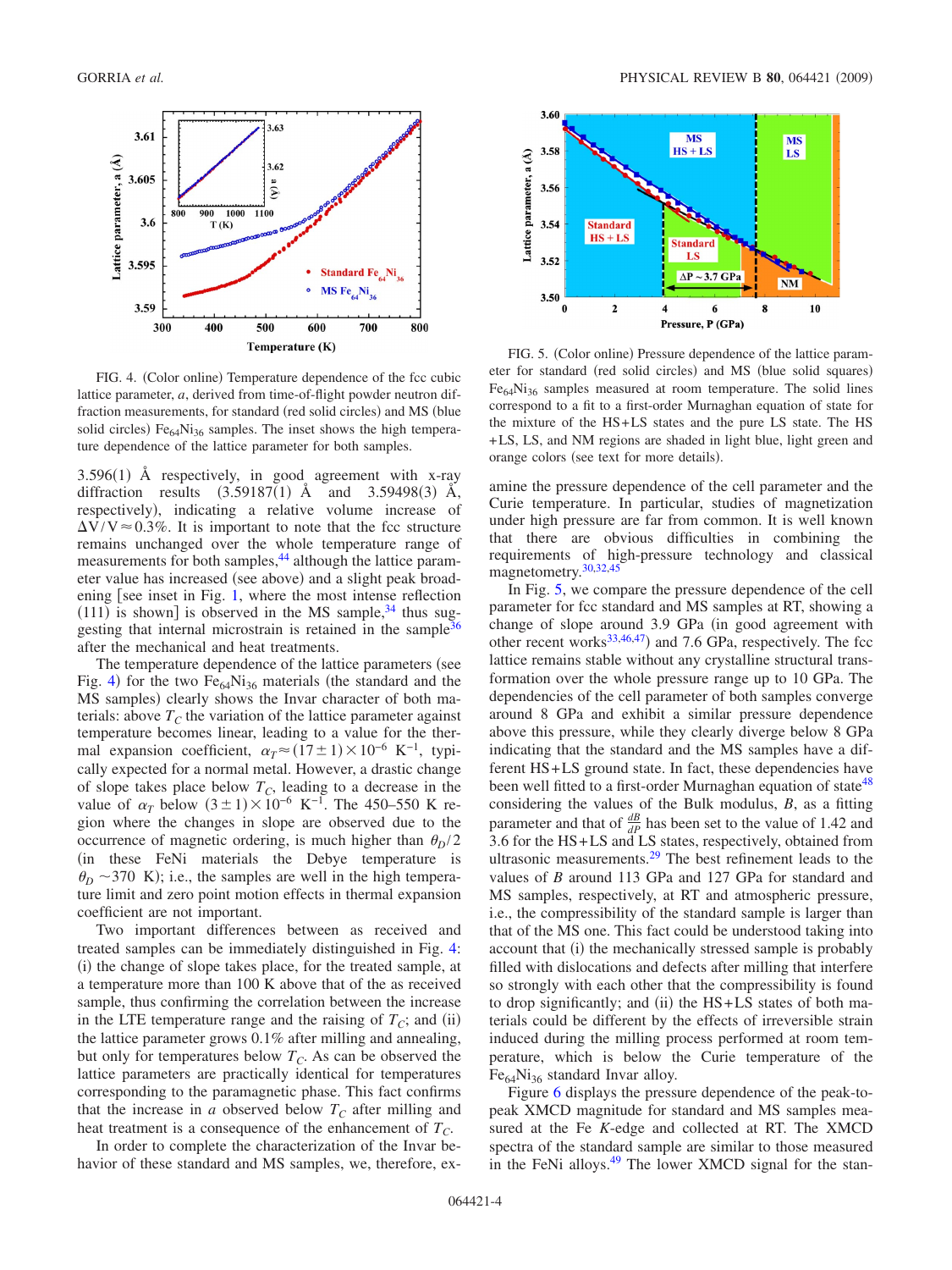

FIG. 6. (Color online) Pressure dependence of the peak-to-peak XMCD signal at the Fe K-edge for standard (red solid circles) and MS (blue solid circles)  $Fe<sub>64</sub>Ni<sub>36</sub>$  samples measured at room temperature. The solid line is a guide for the eyes. The inset shows the pressure dependence of the Curie temperature of both materials (see text for more details). The data of the  $Fe_{68.1}Ni_{31.9}$  Invar alloy are taken from the reference.<sup>45</sup>

dard sample at ambient pressure agrees with the magnetization results in Figs. 2 and 3  $(T=300 \text{ K})$ . Increasing pressure both XMCD signals start to decrease with a moderate rate at the pressures where the respective cell parameters of these materials showed a change of slope (see Fig. 5). At high pressure we observe a tendency to collapse, in a similar way to that reported for cementite  $(Fe_3C)^{21}$  It is important to determine whether this XMCD collapse is due to the expected transition from a LS state to a nonmagnetic one or due to a concomitant decrease in Curie temperature. Assuming that the  $M(T)$  dependence of Fig. 2 is universal under pressure, we have been able to estimate the dependence of  $T<sub>C</sub>$  with pressure using the XMCD values for each pressure. The inset of Fig. 6 shows that these dependencies are fairly linear  $\left(-\frac{dT_C}{dP} \approx 35 \text{ K/GPa}$  for both materials) and similar to that of the Invar Fe<sub>68.1</sub>Ni<sub>31.9</sub>  $\int_{a}^{a} \frac{dT_c}{dP} = 33$  K/GPa).<sup>44</sup> In the same way, an estimation of  $-\frac{dT_c}{dP}$  can be also obtained from both the neutron diffraction under pressure and magnetization results (see Figs.  $2$  and  $5$ ). From these it seems that  $3.7$ GPa corresponds to 150 K; so  $-\frac{dT_C}{dP} \approx 40$  K/GPa, which is quite close to the value determined above from XMCD. Extrapolating the XMCD magnitude to zero value at room temperature (measured at around 300 K), which makes that the transition temperature to a nonmagnetic sate drops to 300 K in both materials, we obtain critical pressures of  $\sim$  7.0 GPa and  $\sim$  10.7 GPa, for Fe<sub>64</sub>Ni<sub>36</sub> standard and MS samples, respectively. The difference 3.7 GPa in the values of these critical pressures is in quite good agreement with the difference found in the values of pressure where the change of slope in the cell parameters takes place (see Fig. 5). Furthermore, extrapolating to zero the value of  $T_c$  from the  $T_c(P)$ variation (see the inset of Fig.  $6$ ) leads to the values of  $\sim$  13 GPa and  $\sim$  17 GPa for the pressures needed in order to stabilize the NM state in standard and MS  $Fe<sub>64</sub>Ni<sub>36</sub>$  samples, respectively. These critical pressures correspond to the values of the magnetic phase transition from the LS to the nonmagnetic state obtained by inelastic x-ray scattering.<sup>50</sup>

As a consequence, it seems that in addition to the fact that the treated Fe-Ni Invar alloy become harder to squeeze under pressure, we need to add the feature that owing to the important magnetoelastic coupling in these materials, when they are mechanically stressed below  $T_c$ , these systems increase notoriously their Curie temperature, leading to an enhancement of the Invar properties, where an almost zero thermal expansion is observed. Up to now the usual way to attempt to increase  $T_c$  in this FeNi system is through increasing the Ni content, however, in doing so the magnetovolume effects lose importance because Ni atoms stabilize much more the HS state. Ball milling followed by high temperature annealing overcomes these shortcomings. Moreover, x-ray absorption experiments in both Fe-K and Ni-K edges revealed a more disordered local environment around the Fe atoms,  $34$ suggesting that mechanical stressing of the invar powders mostly affects the Fe-Fe interatomic distances because a slight increase of such distances favors ferromagnetism.

#### **IV. CONCLUSIONS**

In summary, the mechanically stressed and thermally treated  $Fe<sub>64</sub>Ni<sub>36</sub>$  alloy exhibits an outstanding enhancement of an intrinsic physical property such as the Curie temperature, being the LTE range extended as well. Up to now, the research effort in Invar materials with larger LTE temperature ranges has been mainly focused on the search for new compositions instead of changing the microstructure with the aim of varying the magnetovolume coupling. Furthermore, this work opens new horizons and directions significantly different from those currently being pursued in the so-called Invar problem, which during the last century was mostly oriented in understanding the mechanism leading to LTE. In particular, other deeply mysterious issues about which we have very little comprehension is the enhancement of an intrinsic property, such as the Curie magnetic ordering temperature, in this new modified Invar  $Fe<sub>64</sub>Ni<sub>36</sub>$  alloy, will also deserve much more interest and effort within the scientific community.

#### **ACKNOWLEDGMENTS**

We thank ISIS, Lujan Neutron Scattering Center at LAN-SCE, APS and ESRF for the allocation of neutron and synchrotron beam time, and the SCT at the University of Oviedo for the high-resolution XRD facility. This work was partially supported by FEDER and the Spanish MICINN (Grant No. MAT2008-06542-C04). M.A.L-M acknowledges MICINN for Postdoctoral grant. Work at Argonne & Los Alamos National Laboratories was supported by the U.S. Department of Energy, Office of Science, under Contracts No. DE-AC02- 06CH11357 and No. DE-AC52-06NA25396, respectively.